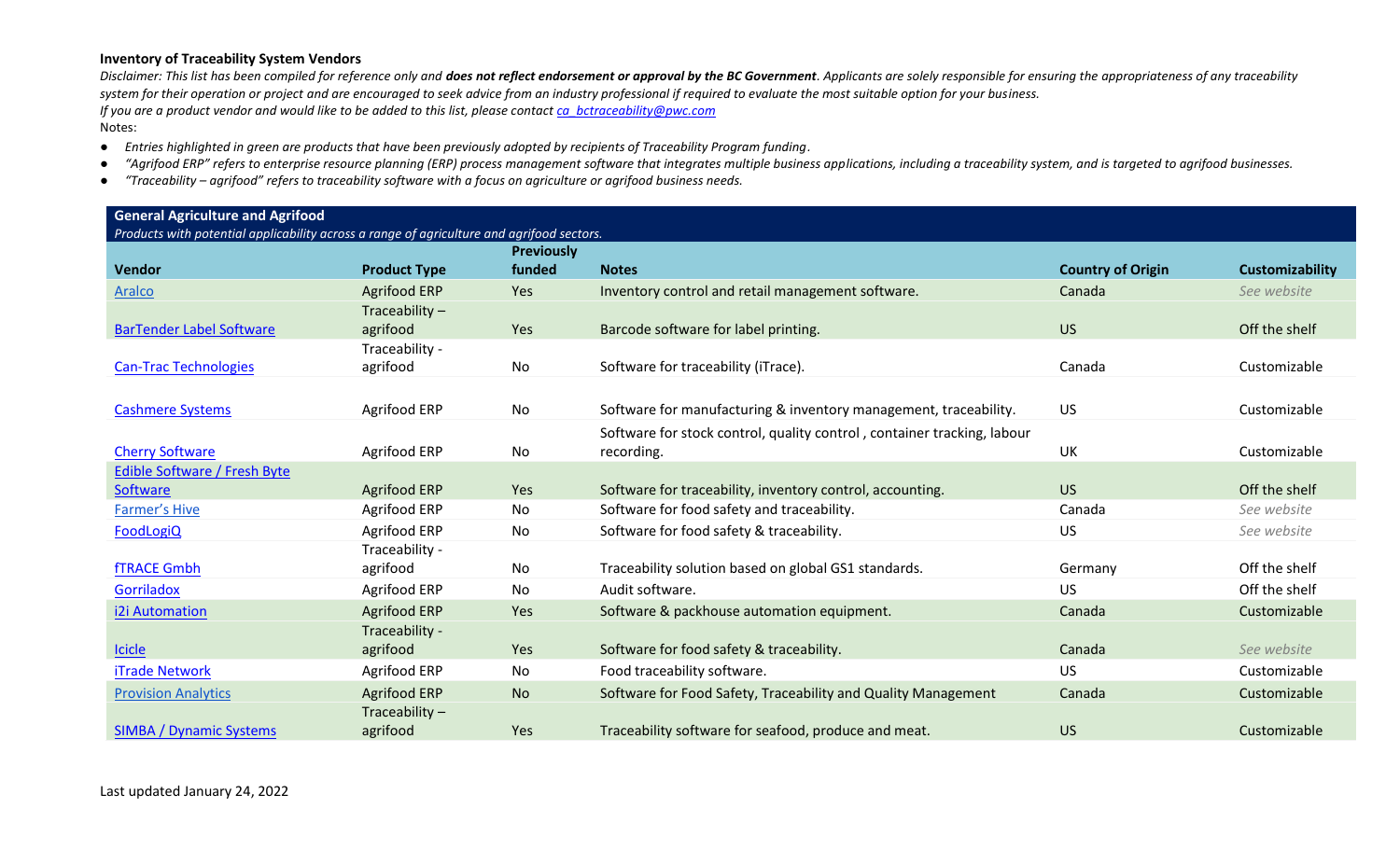| Off the shelf<br>Software for value chain traceability.<br>TraceTracker<br>No<br>agrifood<br>Norway                            |  |
|--------------------------------------------------------------------------------------------------------------------------------|--|
|                                                                                                                                |  |
| Traceability -                                                                                                                 |  |
| <b>Tracified</b><br>Off the shelf<br>Software for traceability that uses blockchain technology.<br>Sri Lanka<br>agrifood<br>No |  |

| <b>Aquaculture and Seafood</b>       |                     |                   |                                                                       |                          |                 |
|--------------------------------------|---------------------|-------------------|-----------------------------------------------------------------------|--------------------------|-----------------|
|                                      |                     | <b>Previously</b> |                                                                       |                          |                 |
| <b>Vendor</b>                        | <b>Product Type</b> | funded            | <b>Notes</b>                                                          | <b>Country of Origin</b> | Customizability |
|                                      | Traceability -      |                   |                                                                       |                          |                 |
| <b>Compass Aquaculture Solutions</b> | agrifood            | Yes               | Software & hardware for farm management, traceability, RFID reader.   | Canada                   | Customizable    |
| <b>Blue Trace (previously Oyster</b> | Traceability -      |                   | Software & hardware for traceability and printing shellfish tags from |                          |                 |
| Tracker)                             | agrifood            | Yes               | your phone.                                                           | <b>US</b>                | See website     |
| The Answer Company                   | Agrifood ERP        | <b>No</b>         | Software & hardware for food safety and traceability.                 | Canada                   | Customizable    |
|                                      | Traceability -      |                   |                                                                       |                          |                 |
| <b>ThisFish</b>                      | agrifood            | Yes               | Software for traceability.                                            | Canada                   | Customizable    |
|                                      | Traceability -      |                   |                                                                       |                          |                 |
| Vericatch                            | agrifood            | Yes               | Software for traceability.                                            | Canada                   | Customizable    |

| <b>Crop Agriculture and Produce</b> |                     |                   |                                                                  |                          |                        |
|-------------------------------------|---------------------|-------------------|------------------------------------------------------------------|--------------------------|------------------------|
|                                     |                     | <b>Previously</b> |                                                                  |                          |                        |
| <b>Vendor</b>                       | <b>Product Type</b> | funded            | <b>Notes</b>                                                     | <b>Country of Origin</b> | <b>Customizability</b> |
|                                     |                     |                   | Software & hardware for traceability, labour tracking, inventory |                          |                        |
| <b>2nd Sight BioScience</b>         | Agrifood ERP        | Yes               | management.                                                      | <b>US</b>                | Customizable           |
|                                     | Traceability -      |                   |                                                                  |                          |                        |
| AbleTrace                           | agrifood            | No                | Software for traceability and inventory control.                 | Canada                   | See website            |
| CropTracker                         | Agrifood ERP        | Yes               | Software for farm management.                                    | Canada                   | Customizable           |
| <b>ExtendAg</b>                     | Agrifood ERP        | No                | Software for inventory control, raw product sourcing.            | <b>US</b>                | Customizable           |
|                                     | Traceability -      |                   |                                                                  |                          |                        |
| <b>FarmSoft</b>                     | agrifood            | Yes               | Software for traceability, inventory control.                    | <b>US</b>                | Customizable           |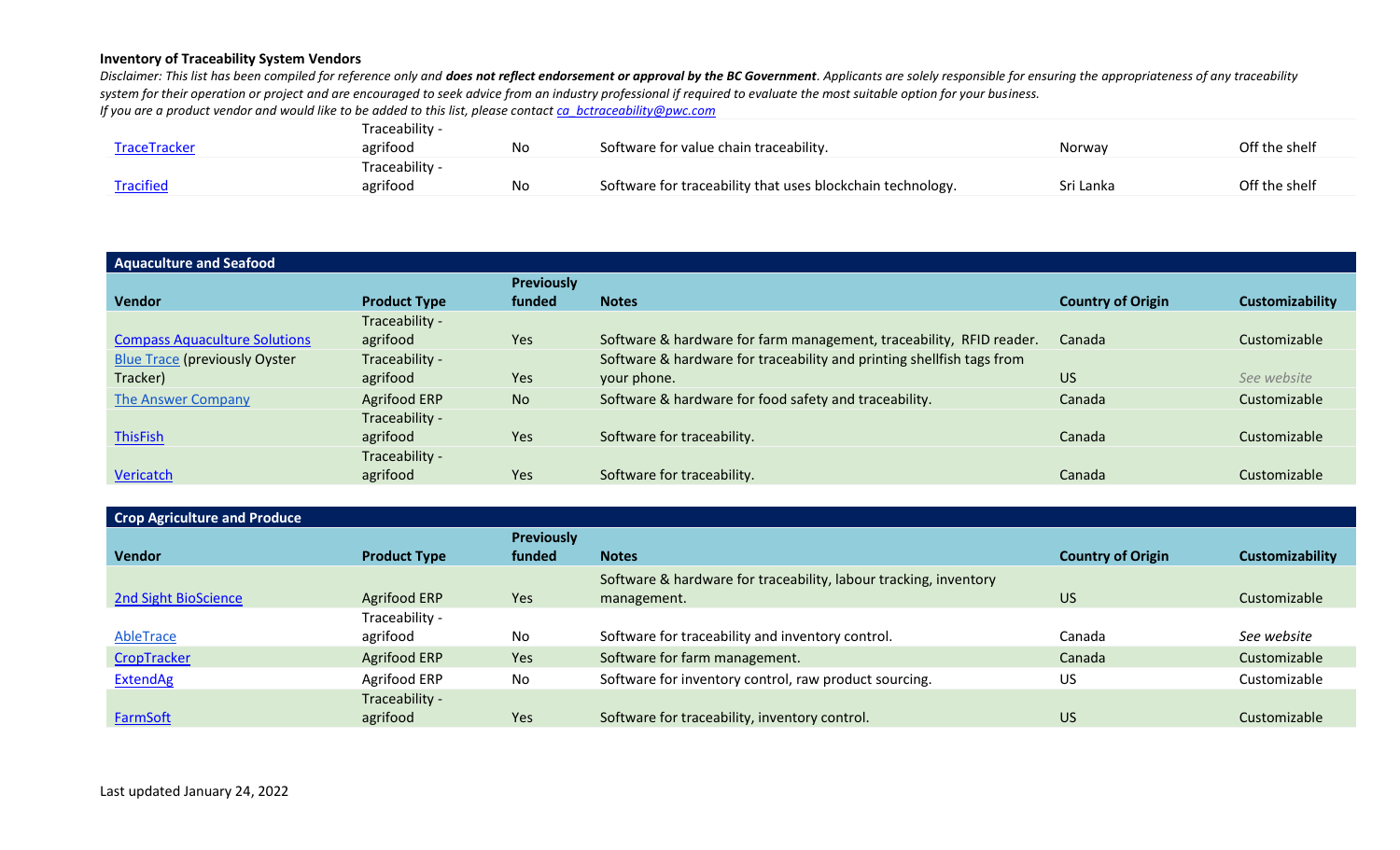| iFoodDS Traceability (formerly           | Traceability -      |     |                                                                |           |               |
|------------------------------------------|---------------------|-----|----------------------------------------------------------------|-----------|---------------|
| HarvestMark)                             | agriculture         | No  | Software for traceability, food safety and quality management. | <b>US</b> | See website   |
| LinkFresh                                | <b>Agrifood ERP</b> | Yes | Software for ERP, traceability.                                | <b>UK</b> | See website   |
|                                          | Traceability -      |     |                                                                |           |               |
| <b>Logitrack Systems Inc</b>             | agrifood            | Yes | Software & hardware for traceability-RFID, barcode, labels.    | Canada    | Customizable  |
|                                          | Traceability -      |     |                                                                |           |               |
| <b>Muddy Boots Software Solutions</b>    | agrifood            | No  | Software for food safety, traceability, quality.               | <b>UK</b> | Off the shelf |
| <b>Produce Pro</b>                       | Agrifood ERP        | No  | Software for ERP, traceability.                                | <b>US</b> | Customizable  |
|                                          | Traceability -      |     |                                                                |           |               |
| <b>RedLine Solutions - MyProduce.com</b> | agrifood            | No  | Web based WMS for traceability, etc.                           | US.       | Off the shelf |
| <b>Spokane Software Systems</b>          | Agrifood ERP        | No  | Agricultural ERP system.                                       | <b>US</b> | Customizable  |
|                                          | Traceability -      |     |                                                                |           |               |
| Tenacious Systems - Farmsoft             | agrifood            | No  | Software for post-harvest traceability.                        | <b>US</b> | Customizable  |
|                                          | Traceability -      |     |                                                                |           |               |
| WaudWare                                 | agrifood            | No  | Software for traceability, inventory, food safety.             | Canada    | Off the shelf |
|                                          | Traceability -      |     |                                                                |           |               |
| YottaMark                                | agrifood            | No  | Software for traceability & quality management.                | <b>US</b> | Off the shelf |

| <b>Livestock</b>                |                     |                   |                                                                 |                          |                 |
|---------------------------------|---------------------|-------------------|-----------------------------------------------------------------|--------------------------|-----------------|
|                                 |                     | <b>Previously</b> |                                                                 |                          |                 |
| <b>Vendor</b>                   | <b>Product Type</b> | funded            | <b>Notes</b>                                                    | <b>Country of Origin</b> | Customizability |
| <b>Canwest DHI - Dairy Comp</b> | Agrifood ERP        | Yes               | Dairy herd management software.                                 | Canada                   | Off the shelf   |
|                                 | Traceability -      |                   |                                                                 |                          |                 |
| FarmWizard                      | agrifood            | No                | Herd management software.                                       | UK                       | Off the shelf   |
|                                 | Traceability -      |                   |                                                                 |                          |                 |
| Gallagher                       | agrifood            | Yes               | Hardware and software for animal identification; RFID scanners. | Canada                   | Off the shelf   |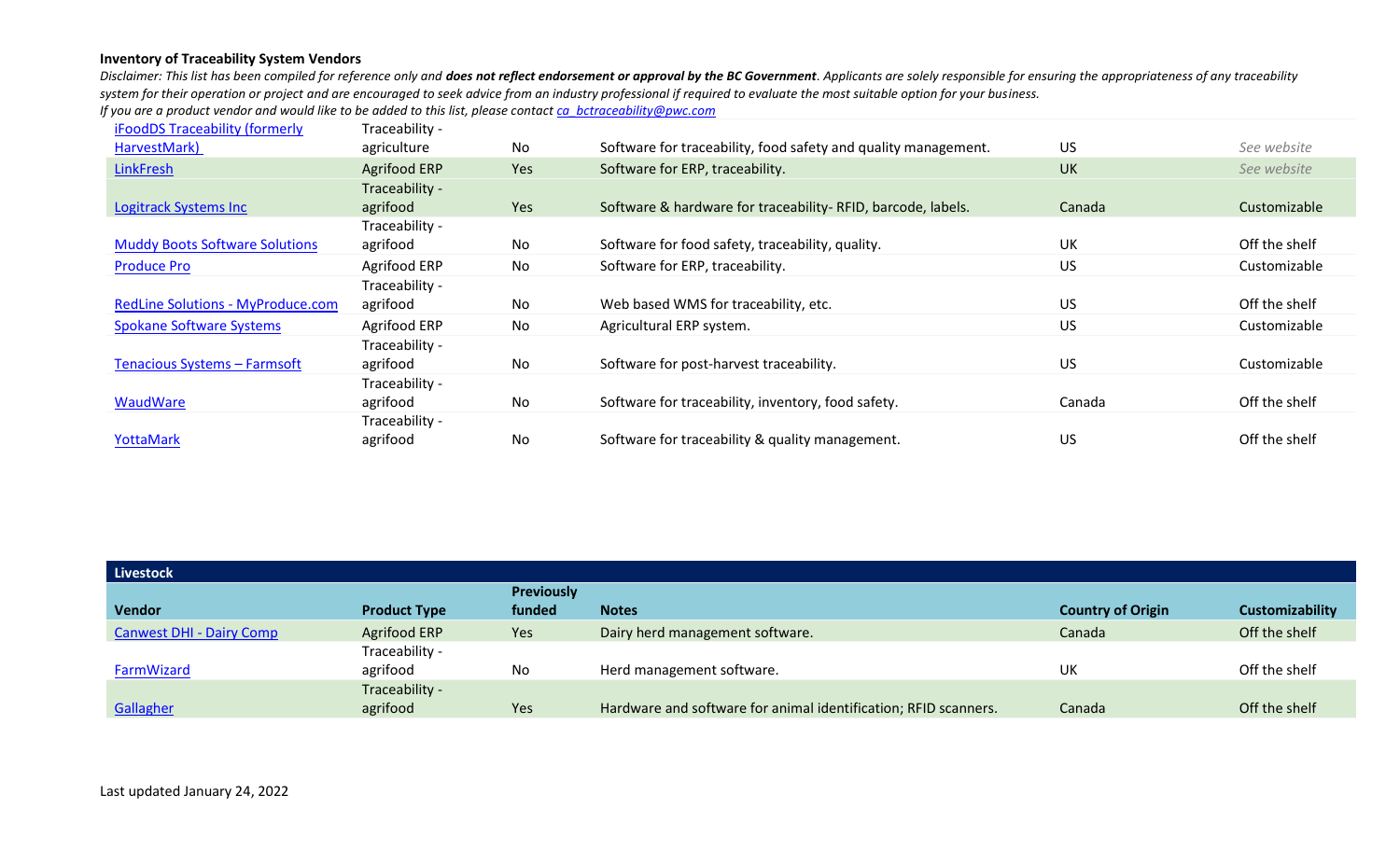|                    | Traceability -         |    |                                                    |        |               |  |  |  |
|--------------------|------------------------|----|----------------------------------------------------|--------|---------------|--|--|--|
| Ranch Manager Open | agrifood               | No | Data entry and ID tracking software for livestock. |        | Off the shelf |  |  |  |
| SSG Fusion Ltd.    | Feedlot management Yes |    | Integrated feedlot management solution.            | Canada | Off the shelf |  |  |  |

| <b>Food and Beverage</b>              |                           |                  |                                                                              |                   |                        |
|---------------------------------------|---------------------------|------------------|------------------------------------------------------------------------------|-------------------|------------------------|
|                                       |                           | <b>Previousl</b> |                                                                              | <b>Country of</b> |                        |
| <b>Vendor</b>                         | <b>Product Type</b>       | y funded         | <b>Notes</b>                                                                 | <b>Origin</b>     | <b>Customizability</b> |
|                                       |                           |                  | Software for traceability, operations, and accounting as well as ERP         |                   |                        |
| 360Winery                             | Craft beverage ERP        | <b>No</b>        | integration                                                                  | Australia         | Customizable           |
|                                       |                           |                  | Software & hardware for traceability, manufacturing, warehouse               |                   |                        |
| <b>Carlisle Technology</b>            | Agrifood ERP              | No               | management.                                                                  | Canada            | Customizable           |
|                                       |                           |                  | ERP Software, RF mobility Hardware and Services for Full supply              |                   |                        |
|                                       |                           |                  | chain traceability, operations and accounting. Processing, Inventory         |                   |                        |
|                                       |                           |                  | control, WMS, Distribution, Retailing and e-commerce for the Food            |                   |                        |
| <b>DTEC</b>                           | <b>Agrifood ERP</b>       | <b>Yes</b>       | Industry.<br>Software for inventory management, traceability, accounting and | Canada            | Customizable           |
| <b>Ekos Brewmaster</b>                | <b>Craft Beverage ERP</b> | Yes              | <b>POS</b>                                                                   | <b>US</b>         | See website            |
| <b>Five x 5 Solutions</b>             | <b>Craft Beverage ERP</b> | Yes              | Distillery and craft beverage operations and traceability software.          | <b>US</b>         | See website            |
| <b>Focus Works</b>                    | Agrifood ERP              | No               | Software for food safety and RFP.                                            | <b>US</b>         | Off the shelf          |
| <b>Focus Works - SQF-Sentinel</b>     | <b>Agrifood ERP</b>       | Yes              | Software for food safety, traceability, manufacturing.                       | <b>US</b>         | Off the shelf          |
| Foodakai                              | Agrifood ERP              | No               | Food safety software.                                                        | Greece            | Customizable           |
| <b>IMS Software LLC - Food Connex</b> | Agrifood ERP              | No               | Software for inventory management, traceability.                             | <b>US</b>         | Off the shelf          |
| <b>IndustryBuilt</b>                  | Agrifood ERP              | No               | JustFood ERP software for food safety & traceability.                        | US                | See website            |
| <b>Interweigh Systems</b>             | Traceability - agrifood   | <b>No</b>        | Food traceability software.                                                  | Canada            | Customizable           |
|                                       |                           |                  | Software & hardware for traceability, ERP, production                        |                   |                        |
| Merit-Trax                            | <b>Agrifood ERP</b>       | Yes              | management.                                                                  | Canada            | Customizable           |
| <b>Minotaur Software</b>              | <b>Agrifood ERP</b>       | Yes              | Software for traceability, QC, inventory control.                            | Canada            | Customizable           |
| <b>MISys</b>                          | Agrifood ERP              | No               | Software for inventory control, costing and traceability.                    | US                | Customizable           |
|                                       |                           |                  |                                                                              |                   |                        |
| <b>Parity Corporation</b>             | <b>Agrifood ERP</b>       | Yes              | Software & hardware for traceability, inventory management, ERP.             | US.               | Customizable           |
|                                       |                           |                  |                                                                              |                   |                        |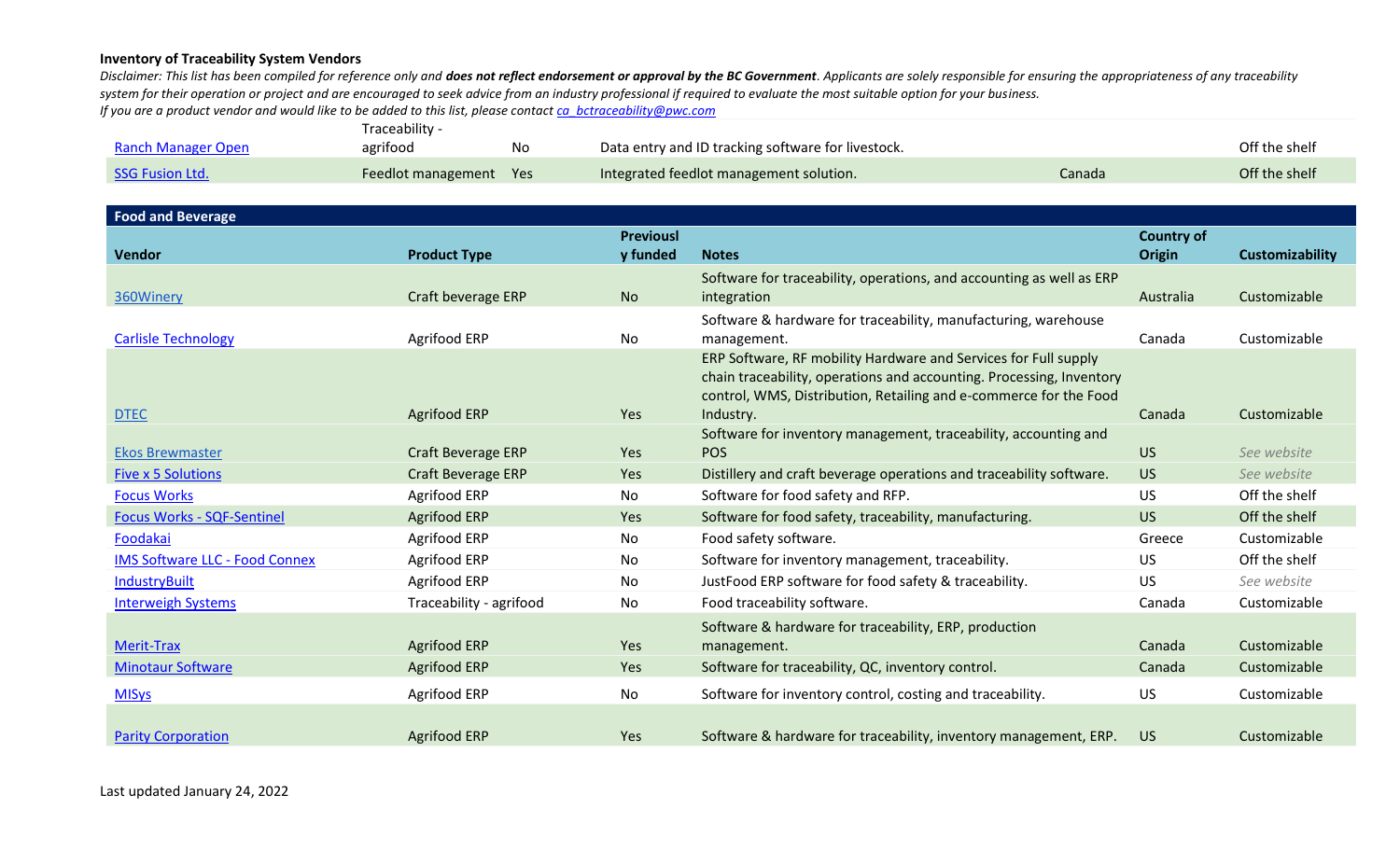|                               |                         |           | Meat processing industry software & hardware for traceability, |            |               |
|-------------------------------|-------------------------|-----------|----------------------------------------------------------------|------------|---------------|
| <b>Progressive Scale</b>      | Agrifood ERP (meat)     | No        | inventory management.                                          | US         | Customizable  |
| <b>QADEX</b>                  | Agrifood ERP            | No        | Software for operation efficiency.                             | UK         | Off the shelf |
| Radley's                      | Traceability - agrifood | Yes       | Software for traceability.                                     | <b>US</b>  | Customizable  |
|                               |                         |           |                                                                |            |               |
| Safefood 360                  | Agrifood ERP            | Yes       | Software for food safety, quality, compliance management.      | Ireland    | Off the shelf |
| <b>TraceGains - TempTrace</b> | Agrifood ERP            | <b>No</b> | Software for food safety, quality management.                  | <b>US</b>  | Off the shelf |
| <b>Tracewise</b>              | Agrifood ERP            | No        | Software for traceability, food safety, quality etc.           | Nederlands | Customizable  |
| <b>TraQtion</b>               | Agrifood ERP            | No        | Software for quality, compliance.                              | US         | Off the shelf |
|                               |                         |           |                                                                |            |               |
| <b>Verify Technologies</b>    | Agrifood ERP            | Yes       | Software for traceability, food safety, inventory management.  | Ireland    | Off the shelf |
| <b>WinFDS</b>                 | Agrifood ERP            | Yes       | Software for traceability.                                     | Canada     | Customizable  |

| <b>Grocery, Retail and Hospitality</b> |                               |                  |                                                                   |                   |                        |
|----------------------------------------|-------------------------------|------------------|-------------------------------------------------------------------|-------------------|------------------------|
|                                        |                               | <b>Previousl</b> |                                                                   | <b>Country of</b> |                        |
| <b>Vendor</b>                          | <b>Product Type</b>           | y funded         | <b>Notes</b>                                                      | <b>Origin</b>     | <b>Customizability</b> |
| <b>Applied Data Corporation</b>        | Agrifood ERP                  | No.              | Fresh item management software for grocers.                       | US                | Off the shelf          |
|                                        |                               |                  | Recipe, menu, cost, inventory orders and sales analytics software |                   |                        |
| <b>APICBASE</b>                        | Agrifood ERP                  | No               | for hospitality businesses.                                       | Belgium           | Off the shelf          |
|                                        |                               |                  | SaaS company supplying web-based catering procurement,            |                   |                        |
| Area101                                | Agrifood ERP                  | No               | analytics and e-commerce solutions.                               | <b>US</b>         | Customizable           |
|                                        |                               |                  | Food safety and process management software for restaurant        |                   |                        |
| <b>FreshCheq</b>                       | Process Management            | No               | operators.                                                        | <b>US</b>         | Off the shelf          |
|                                        |                               |                  | Food safety records management software, temperature sensors,     |                   |                        |
| The HACCP app                          | Food safety software/hardware | No.              | label printing for hospitality businesses.                        | France            | Customizable           |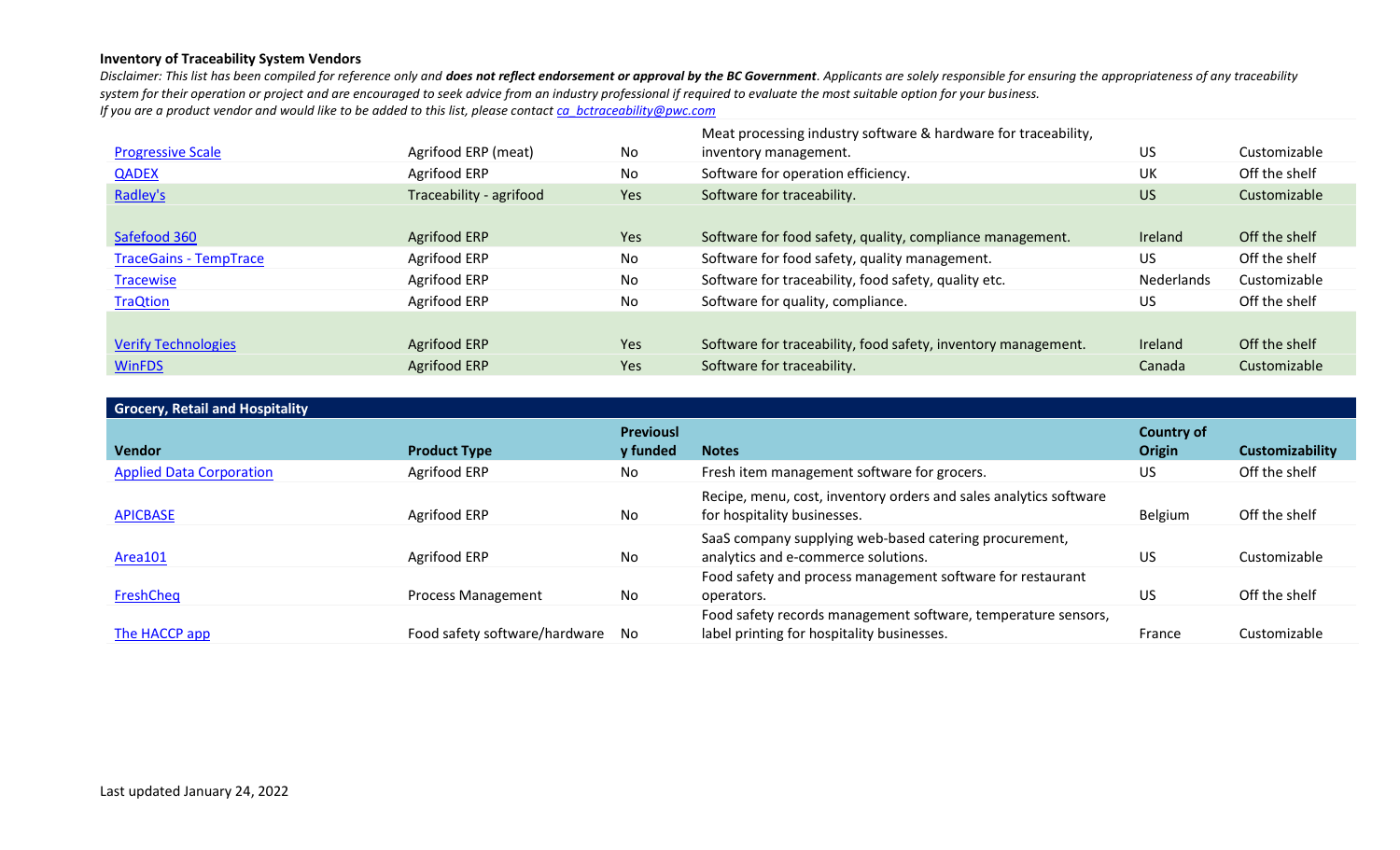Disclaimer: This list has been compiled for reference only and does not reflect endorsement or approval by the BC Government. Applicants are solely responsible for ensuring the appropriateness of any traceability *system for their operation or project and are encouraged to seek advice from an industry professional if required to evaluate the most suitable option for your business. If you are a product vendor and would like to be added to this list, please contac[t ca\\_bctraceability@pwc.com](mailto:ca_bctraceability@ca.pwc.com)*

#### **Cross-Sectoral Solutions**

*The following products have broad, cross-sectoral applicability and are not tailored to agriculture and agrifood sectors.* 

| <b>Vendor</b>                   | <b>Product Type</b>         | <b>Previousl</b><br>y funded | <b>Notes</b>                                                          | <b>Country of</b><br><b>Origin</b> | Customizability |
|---------------------------------|-----------------------------|------------------------------|-----------------------------------------------------------------------|------------------------------------|-----------------|
|                                 |                             |                              | Inventory management software for online retailers and                |                                    |                 |
| Acctivate                       | ERP/supply chain management | Yes                          | distributors; Quickbooks integration.                                 | <b>US</b>                          | Off the shelf   |
|                                 |                             |                              | Inventory control, point of sale, ERP, CRM, e-commerce software       |                                    |                 |
| <b>Aralco</b>                   | ERP/supply chain management | Yes                          | systems, Quickbooks and Sage integration.                             | Canada                             | Customizable    |
|                                 |                             |                              | Works with most legacy systems without integration; configured        |                                    |                 |
| CadiTrack                       | ERP/supply chain management | Yes                          | with inventory, equipment, staff list, and Zebra label layouts.       | Canada                             | Off the shelf   |
|                                 |                             |                              | Risk & performance platform for quality assurance, compliance,        |                                    |                 |
| <b>AuditComply</b>              | ERP/supply chain management | No                           | web portal.                                                           | <b>UK</b>                          | Customizable    |
| <b>BatchMaster Enterprise</b>   | ERP/supply chain management | No                           | Process manufacturing software, ERP solution.                         | <b>US</b>                          | Off the shelf   |
| <b>Bizerba</b>                  | Labelling hardware          | No                           | Software & hardware for weighing, labeling systems.                   | Canada                             | Off the shelf   |
| <b>Computer Associates</b>      | ERP/supply chain management | No                           | Software for ERP, business management, traceability.                  | <b>US</b>                          | See website     |
| <b>CSB System International</b> | ERP/supply chain management | No                           | Software for ERP, process control, production planning, traceability. | Germany                            | See website     |
| <b>Damselfly Solutions</b>      | ERP/supply chain management | No                           | Software for traceability with ERP functions.                         | Canada                             | Off the shelf   |
| <b>DEAR Systems</b>             | ERP/supply chain management | No                           | Software for inventory management, ERP.                               | Australia                          | Off the shelf   |
|                                 |                             |                              | Software & platform for purchase order and inventory                  |                                    |                 |
| <b>EMNS / Elemica</b>           | ERP/supply chain management | No                           | management.                                                           | <b>US</b>                          | Off the shelf   |
| eSoftware Professionals         | ERP/supply chain management | <b>No</b>                    | Microsoft software for ERP, inventory control.                        | <b>US</b>                          | Customizable    |
|                                 |                             |                              |                                                                       |                                    |                 |
| <b>Famous</b>                   | ERP/supply chain management | <b>No</b>                    | Software for ERP, inventory, sales, sourcing, financial management.   | <b>US</b>                          | Customizable    |
| <b>Fishbowl</b>                 | ERP/supply chain management | Yes                          | Manufacturing and inventory management software.                      | US.                                | Customizable    |
|                                 |                             |                              |                                                                       |                                    |                 |
| Form.com                        | ERP/supply chain management | <b>Yes</b>                   | Software for form automation and business operation.                  | US                                 | Customizable    |
| Intelex                         | ERP/supply chain management | Yes                          | Software for environmental, health & safety, quality management.      | Canada                             | Customizable    |
|                                 |                             |                              |                                                                       |                                    |                 |